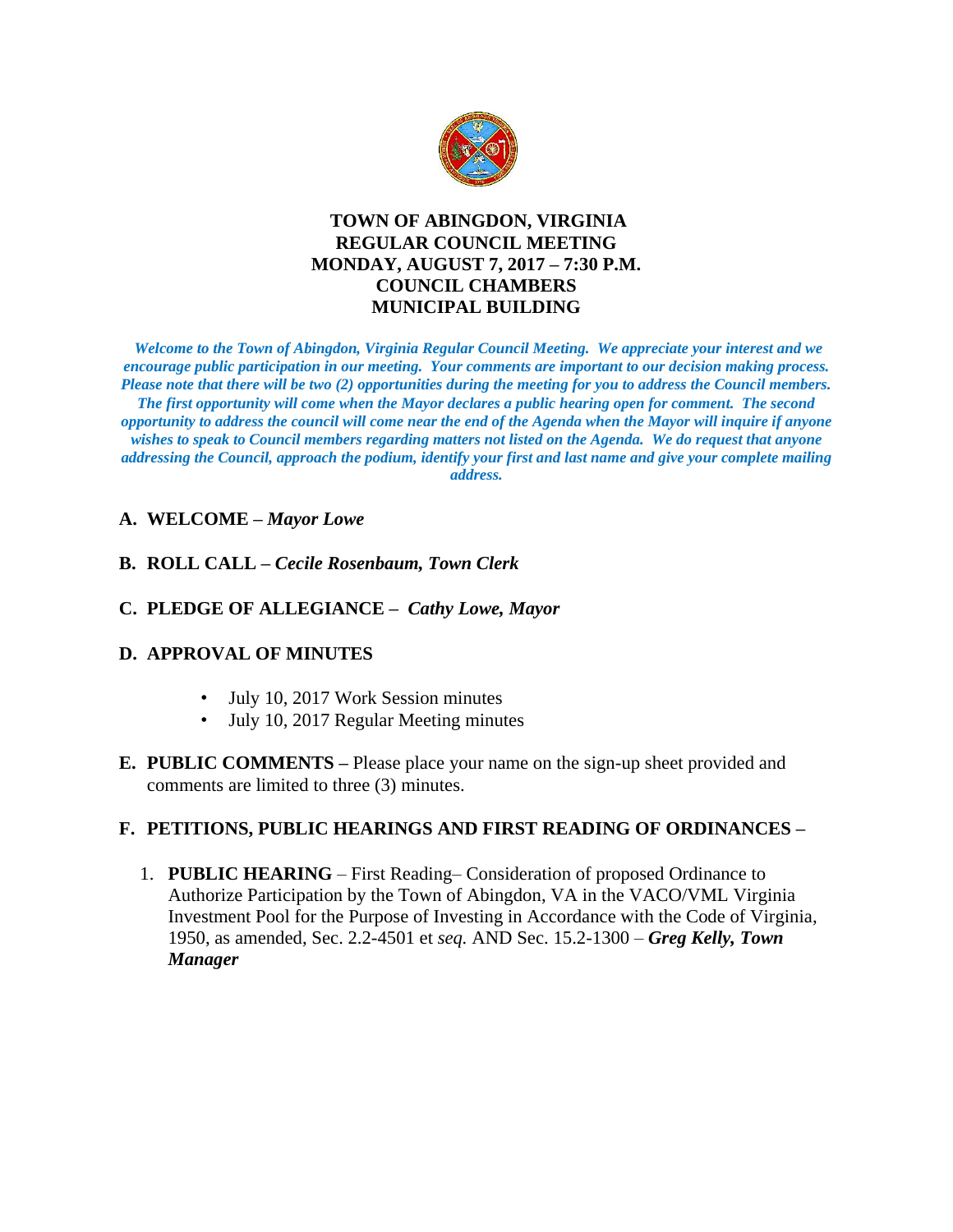Council Agenda August 7, 2017 Page Two

# **G. SECOND READINGS -** *NONE*

# **H. CONSIDERATION OF BIDS -** *NONE*

## **I. REPORTS FROM THE TOWN MANAGER/ASSISTANT TOWN MANAGER**

1. Consideration of Councilman Wayne Craig's request to allow members of the Washington County Historical Society access to The Meadows property to perform a VISUAL archeological survey – *Wayne Craig, Council Member*

2. Consideration of moving September 2017 Council meeting to Tuesday, September 5, 2017 due to Labor Day Holiday on Monday, September 4, 2017 – *Cecile Rosenbaum, Town Clerk/Assistant Town Manager* 

## **J. RESOLUTIONS –**

1. Resolution of the Council of the Town of Abingdon, Virginia Requesting the Transfer of Excess Urban Construction Project Funds from the West Main Storm Drain Project (UPC #71689) to the Park Street Pedestrian Improvement Project (UPC #105675) – *Greg Kelly, Town Manager*

## **K. OLD BUSINESS/WORK SESSION AGENDA ITEMS NOT COVERED DURING WORK SESSION MEETING**

## **L. APPOINTMENTS TO BOARDS AND COMMITTEES**

- 1. **Planning Commission**
	- Appointment to fill the term of Jayne Duehring who is not eligible to serve
- 2. **Virginia Highlands Small Business Incubator**
	- Appointment to fill the unexpired term of Dr. French Moore, Jr.
- 3. **Tourism Advisory Committee**
	- *Allison Mays from the Washington County Board of Supervisors has notified Jayne Duehring, Dir. of Tourism she is not able to serve as the BOS representative.*